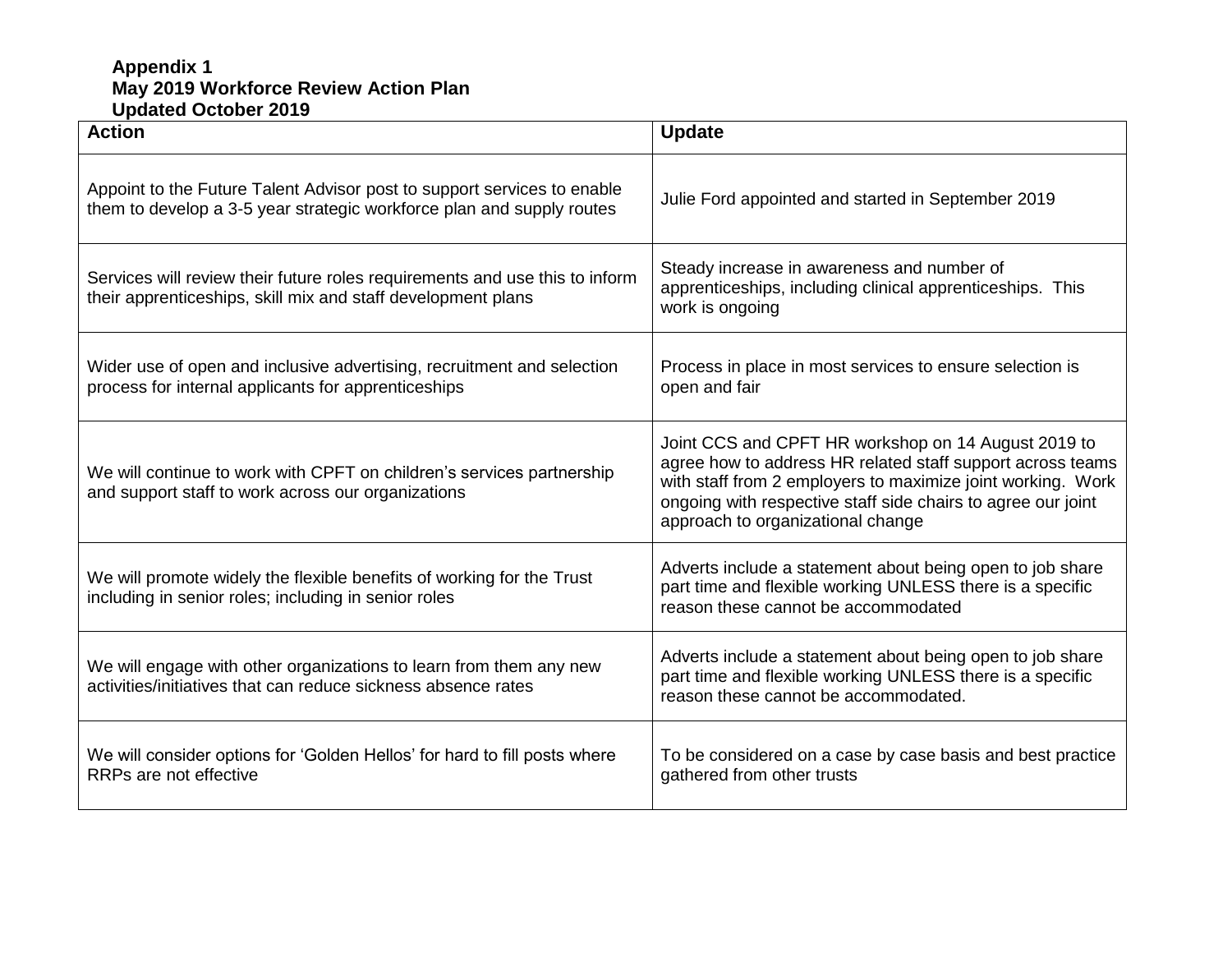## **Appendix 1 May 2019 Workforce Review Action Plan Updated October 2019**

| Implement our SOS Action Plan including reviewing appraisal paperwork<br>based on staff feedback                                                                                                                                                   | Revised appraisal documentation in place as a direct result<br>of staff feedback                                                                                                                             |
|----------------------------------------------------------------------------------------------------------------------------------------------------------------------------------------------------------------------------------------------------|--------------------------------------------------------------------------------------------------------------------------------------------------------------------------------------------------------------|
| Review feedback from the D&I theatre training and provide further<br>training as required                                                                                                                                                          | Further training commissioned for Luton and as required in<br>other localities                                                                                                                               |
| We will roll out our mental health wellbeing programme of work and look<br>to understand more fully what additional support we could put in place to<br>support staff who are suffering for stress or anxiety whether work related<br>or otherwise | Health and Wellbeing Champions being recruited (starting<br>with all members of the LLW group). All to have mental<br>health first aid lite training and to act in a similar way to<br><b>FTSU Champions</b> |
| We will review recruitment hot spots and introduce RRP where there are<br>real issues, including for support roles                                                                                                                                 | Review undertaken                                                                                                                                                                                            |
| We will support staff during service redesign                                                                                                                                                                                                      | Ongoing support in place                                                                                                                                                                                     |
| Start to implement the roll out of e-rostering and e-scheduling and more<br><b>ESR</b> functionality                                                                                                                                               | Roll out in Luton Adult service                                                                                                                                                                              |
| We will continue with our bespoke leadership development programmes<br>that are wrapped around our service redesign programmes of work                                                                                                             | Ongoing, currently in Bedfordshire CYP service                                                                                                                                                               |
| Survey and provide additional support, as required, in the first 365 days<br>to new members of staff after 6 months and 12 months; starting in August<br>2019                                                                                      | New Staff survey, via survey monkey to go live by 1 Jan<br>2020. Plus, recruitment and on-boarding process survey<br>launched November 2019                                                                  |
| Offer support to new managers in their first 100 days through a coaching<br>model; starting October 2019 in Luton                                                                                                                                  | Pilot planned for in Luton Adults with review in early 2020                                                                                                                                                  |